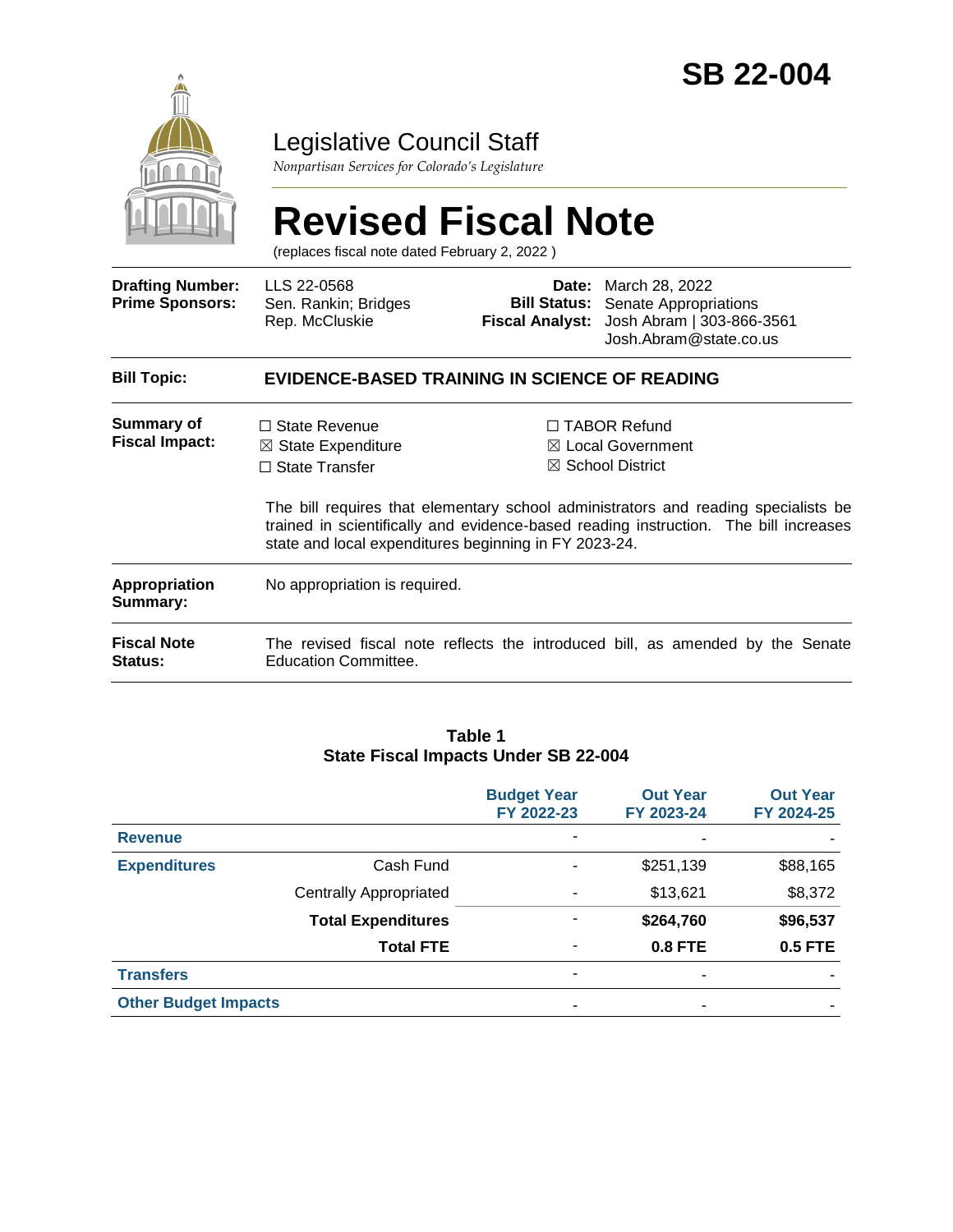# **Summary of Legislation**

Under current law, local education providers (LEPs) that receive per-pupil intervention money or grants under the Early Literacy Grant Program (READ Act) must ensure that all early grade teachers successfully complete evidence-based training in the science of reading instruction. If requested, the Colorado Department of Education (CDE) must provide the training at no cost.

Beginning with the 2024-25 school year, this bill requires that reading specialists and principals in schools serving kindergarten through third grade, and any administrator with responsibility for early grade programs, also receive similar training. Beginning in FY 2024-25, LEPs that receive READ Act funding must submit verification that they are in compliance with the new training requirements. If requested, the CDE must provide the training to LEPs at no cost.

The bill encourages the directors of public libraries to work with the CDE to offer evidence-based training in the science of reading instruction to librarians working with early grade readers. If requested, the CDE must provide the training at no cost. Public libraries may also make evidencebased materials and activities available to improve reading.

## **Background**

The Colorado READ Act currently requires all K-3 teachers to be trained in scientifically and evidence-based reading instruction by the 2022-23 school year. School districts are required to submit evidence that its teachers fulfilled the requirement to receive Early Literacy Grant or READ Act per-pupil intervention funds. The CDE has an annual vendor contract to develop the training content. The contract also includes an online delivery platform, allowing a self-paced learning experience for teachers. The platform tracks teachers' progress through the training and includes testing components. The completed module for teachers takes about 45 hours to complete.

# **State Expenditures**

The bill increases state expenditures in the CDE by about \$264,760 in FY 2023-24, and by \$96,537 in FY 2024-25. Appropriations are from the Early Literacy Cash Fund and are ongoing. New costs are displayed in Table 2 and described below.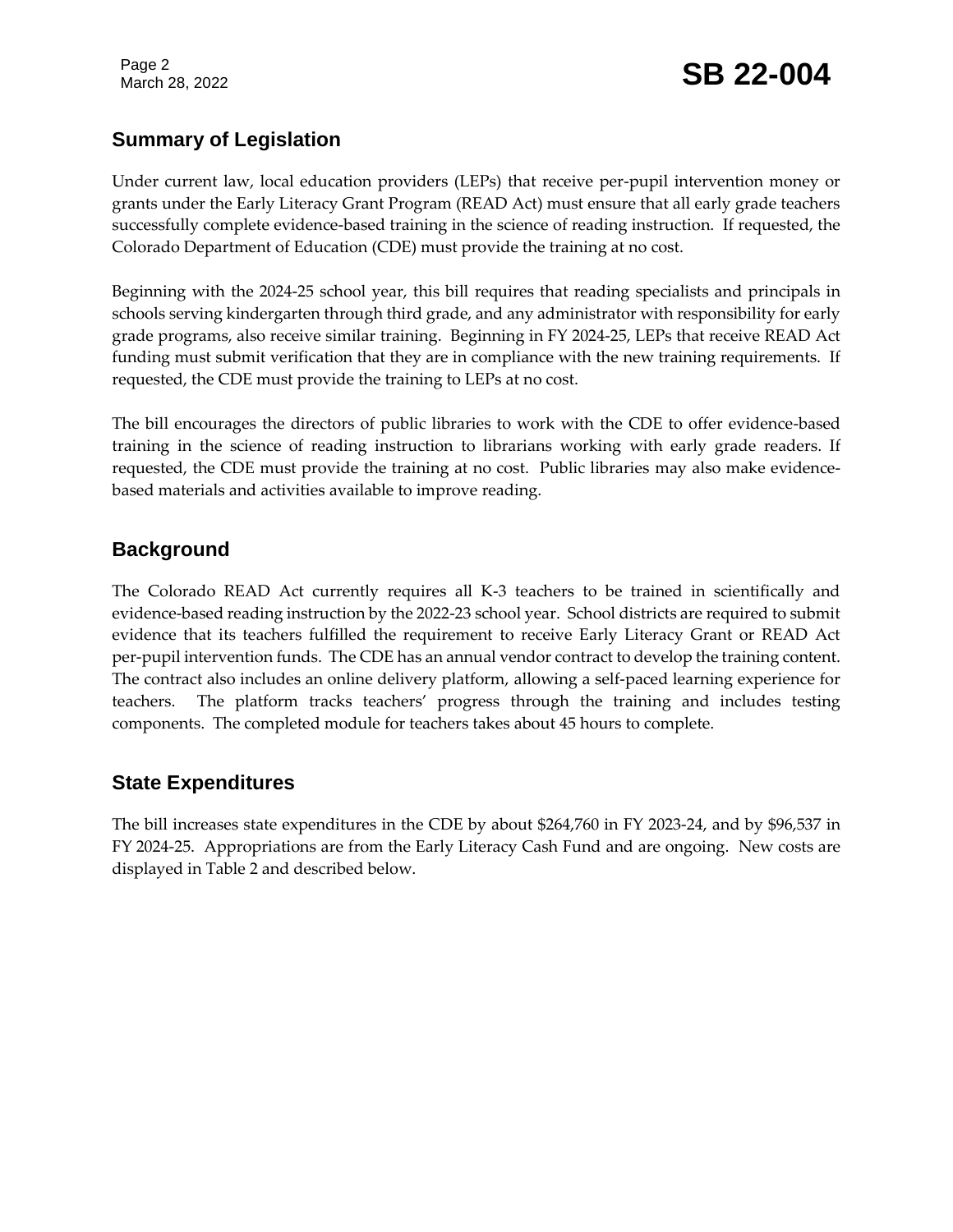| <b>Cost Components</b>                    | FY 2022-23 | FY 2023-24     | FY 2024-25     |
|-------------------------------------------|------------|----------------|----------------|
| <b>Department of Education</b>            |            |                |                |
| <b>Personal Services</b>                  | -          | \$62,484       | \$37,490       |
| <b>Operating Expenses</b>                 |            | \$1,080        | \$675          |
| <b>Capital Outlay Costs</b>               |            | \$6,200        |                |
| <b>Course Development</b>                 |            | \$160,000      |                |
| <b>Platform Maintenance</b>               |            |                | \$50,000       |
| <b>READ Act Data Reporting</b>            |            | \$21,375       |                |
| Centrally Appropriated Costs <sup>1</sup> |            | \$13,621       | \$8,372        |
| <b>Total</b>                              |            | \$264,760      | \$96,537       |
| <b>Total FTE</b>                          |            | <b>0.8 FTE</b> | <b>0.5 FTE</b> |

#### **Table 2 Expenditures Under SB 22-004**

*<sup>1</sup>Centrally appropriated costs are not included in the bill's appropriation.*

**Personal services.** Under current law, CDE devotes 6.5 FTE to manage the 23,000 teachers who are required to meet the current training requirement. The department will add 0.8 FTE (Senior Consultant) in FY 2023-24, which reduces to 0.5 FTE in FY 2024-25 and ongoing to manage the additional administrators and librarians who may complete the training. This work includes rulemaking to determine course criteria, managing the vendor contract for new course development, approving standards for successful completion and verification, and developing a system to track and report ongoing need and completions.

**Online course development and platform.** The existing READ Act training was created for delivery to early grade elementary teachers. This platform will be modified to create two additional trainings, one for principals and other early grade administrators, and one for reading intervention specialists, customized with content, knowledge and skills relevant to those populations. Based on the existing vendor contract, it is estimated that \$160,000 is required in FY 2023-24 to develop separate training courses for administrators and librarians. The annual contract maintenance cost for these online platforms is estimated at \$50,000 beginning in FY 2024-25.

**Data collection.** In order to collect the necessary information on training for principals and administrators, the current READ Act data collection system must be modified to include additional fields. A one-time cost of \$21,375 in FY 2023-24 is required.

**Centrally appropriated costs.** Pursuant to a Joint Budget Committee policy, certain costs associated with this bill are addressed through the annual budget process and centrally appropriated in the Long Bill or supplemental appropriations bills, rather than in this bill. These costs, which include employee insurance and supplemental employee retirement payments, are shown in Table 2.